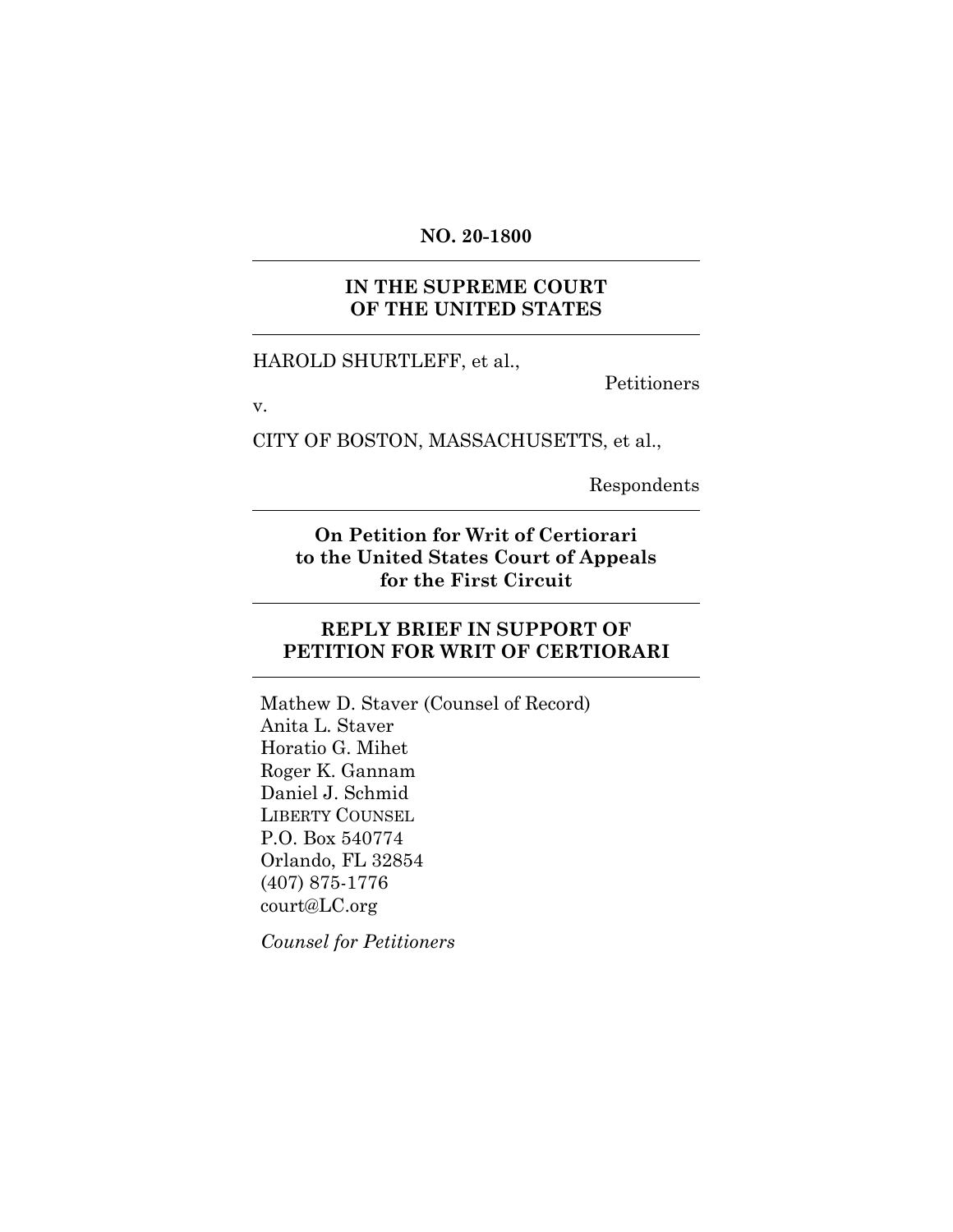# **TABLE OF CONTENTS**

| TABLE OF CITED AUTHORITIES ii                                                                                                                               |  |
|-------------------------------------------------------------------------------------------------------------------------------------------------------------|--|
|                                                                                                                                                             |  |
| 284 Private Flag Raisings With No<br>А.<br>Denials Proves They Are Compatible<br>With the City's Use of Its Flag Poles.  2                                  |  |
| The temporary flag raisings do not<br>1.<br>implicate the permanence<br>essential to Summum's<br>government speech finding 2                                |  |
| The City's Record of Approving All<br>2.<br>Flag Raisings Confirms It<br>Intended to Designate a Public                                                     |  |
| В.<br>The City's Minimal Application to<br>Access the Flag Poles Forum Does Not<br>Turn the Private Speech Into                                             |  |
| Even if the Flag Poles Are a Nonpublic<br>C.<br>or Limited Public Forum, the City<br>Unconstitutionally Discriminated<br>Against the Religious Viewpoint of |  |
|                                                                                                                                                             |  |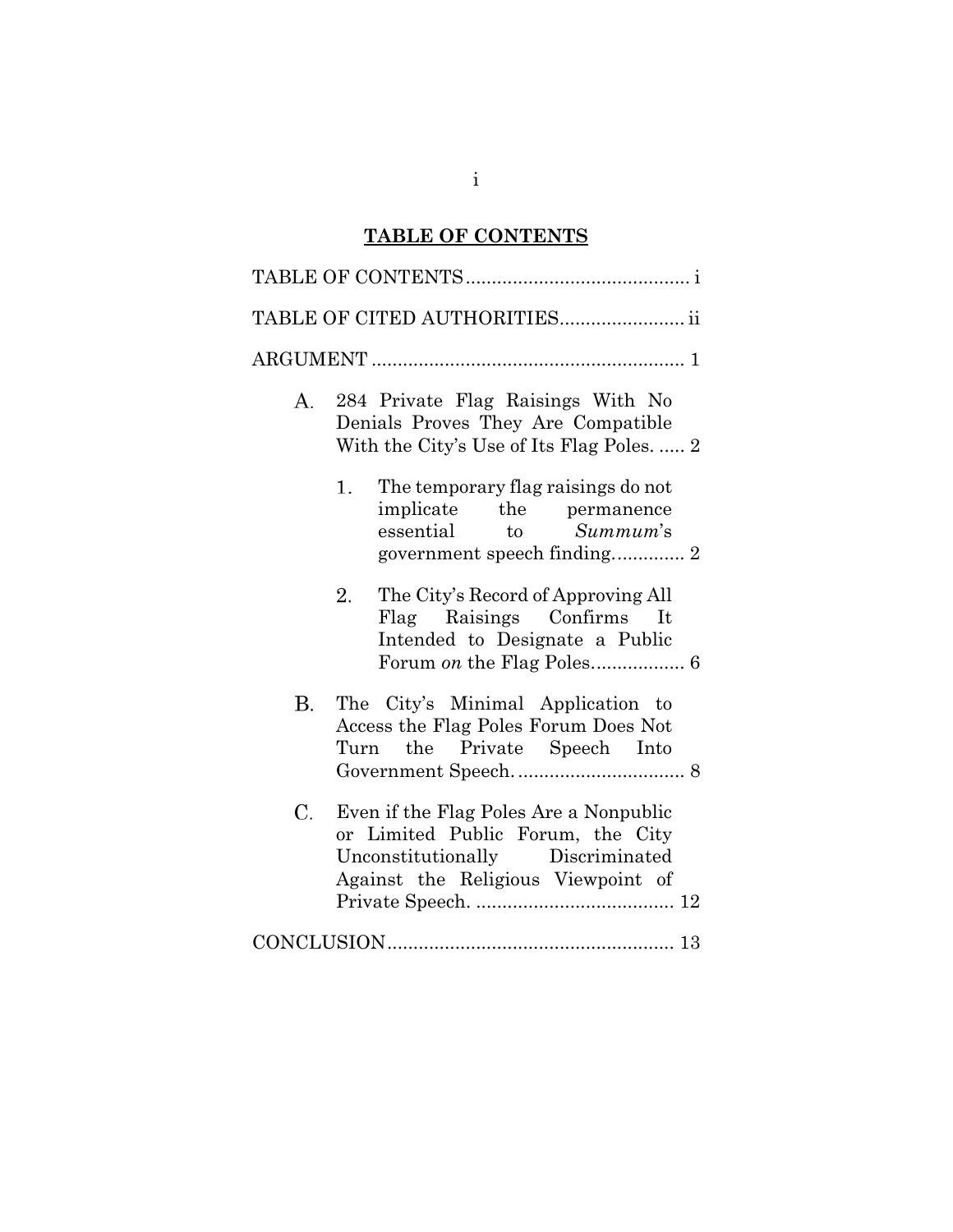# **TABLE OF CITED AUTHORITIES**

# **Cases**

| Cornelius v. NAACP Legal Def. & Educ. Fund,                                                                                                     |
|-------------------------------------------------------------------------------------------------------------------------------------------------|
| Good News Club v. Milford Cent. Sch.,                                                                                                           |
| Lamb's Chapel v. Ctr. Moriches Union Free Sch.                                                                                                  |
| Matal v. Tam,                                                                                                                                   |
| McCreary Cnty. v. ACLU of Ky.,                                                                                                                  |
| Pleasant Grove City v. Summum, 555 U.S. 460                                                                                                     |
| Ridley v. Massachusetts Bay Transp. Auth.,                                                                                                      |
| United Veterans Memorial & Partiotic Ass'n of<br>the City of Rochelle v. City of New Rochelle,                                                  |
| United Veterans Memorial & Patriotic Ass'n of<br>the City of New Rochelle v. City of New<br><i>Rochelle</i> , 615 F. App'x 693 (2d Cir. 2015) 4 |
| Walker v. Texas Div., Sons of Confederate<br>Veterans, Inc., 576 U.S. 200 (2015) 8,9,10                                                         |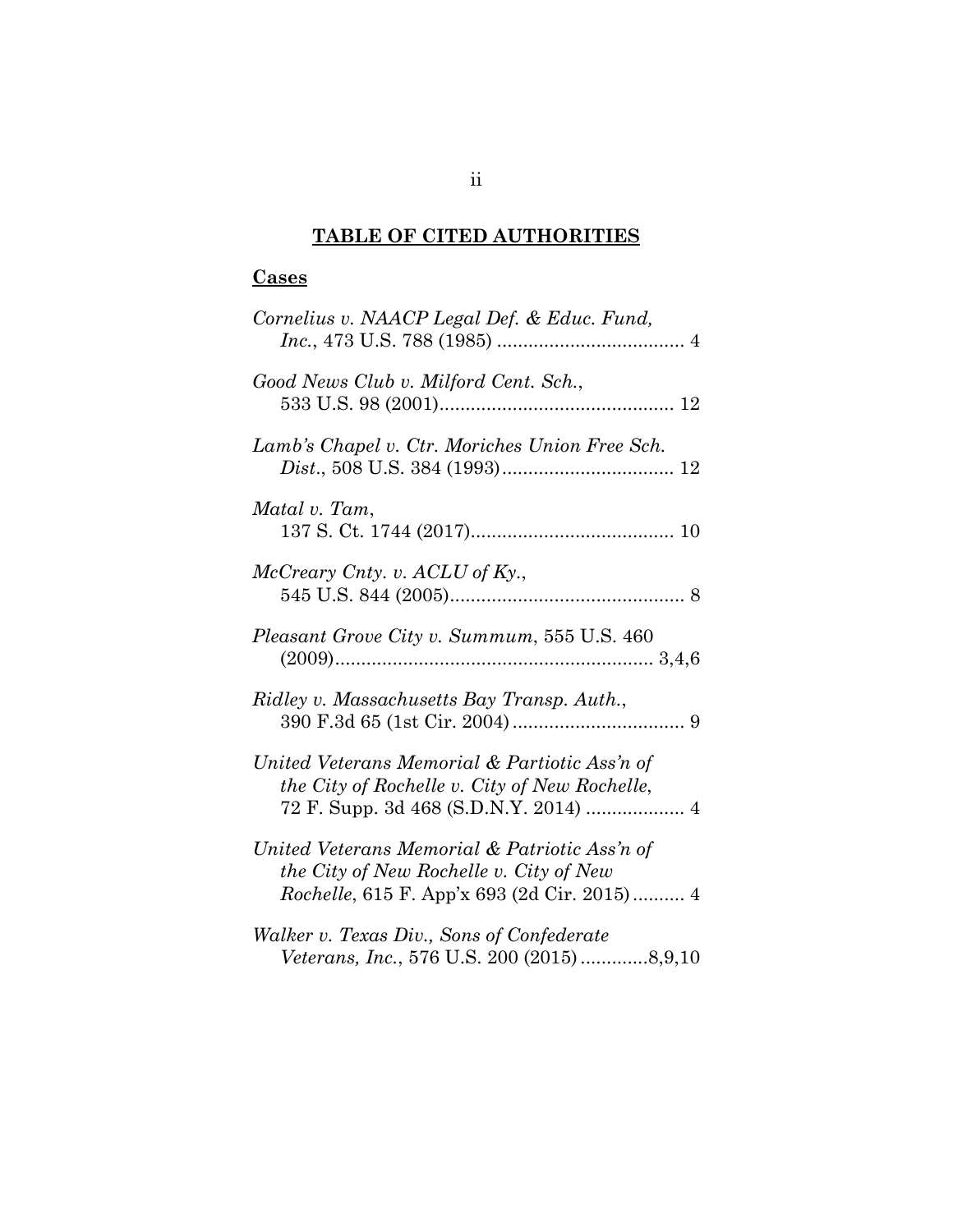| <i>Wandering Dago, Inc. v. Destito,</i> |  |
|-----------------------------------------|--|
|                                         |  |

### **Constitutional Provisions**

## **Statutes**

Mass. Gen. Laws ch. 264, § 8 ................................. 11

### **Other Authorities**

Dictionary.com, *upon*, https://www.dictionary.com/browse/upon ........ 11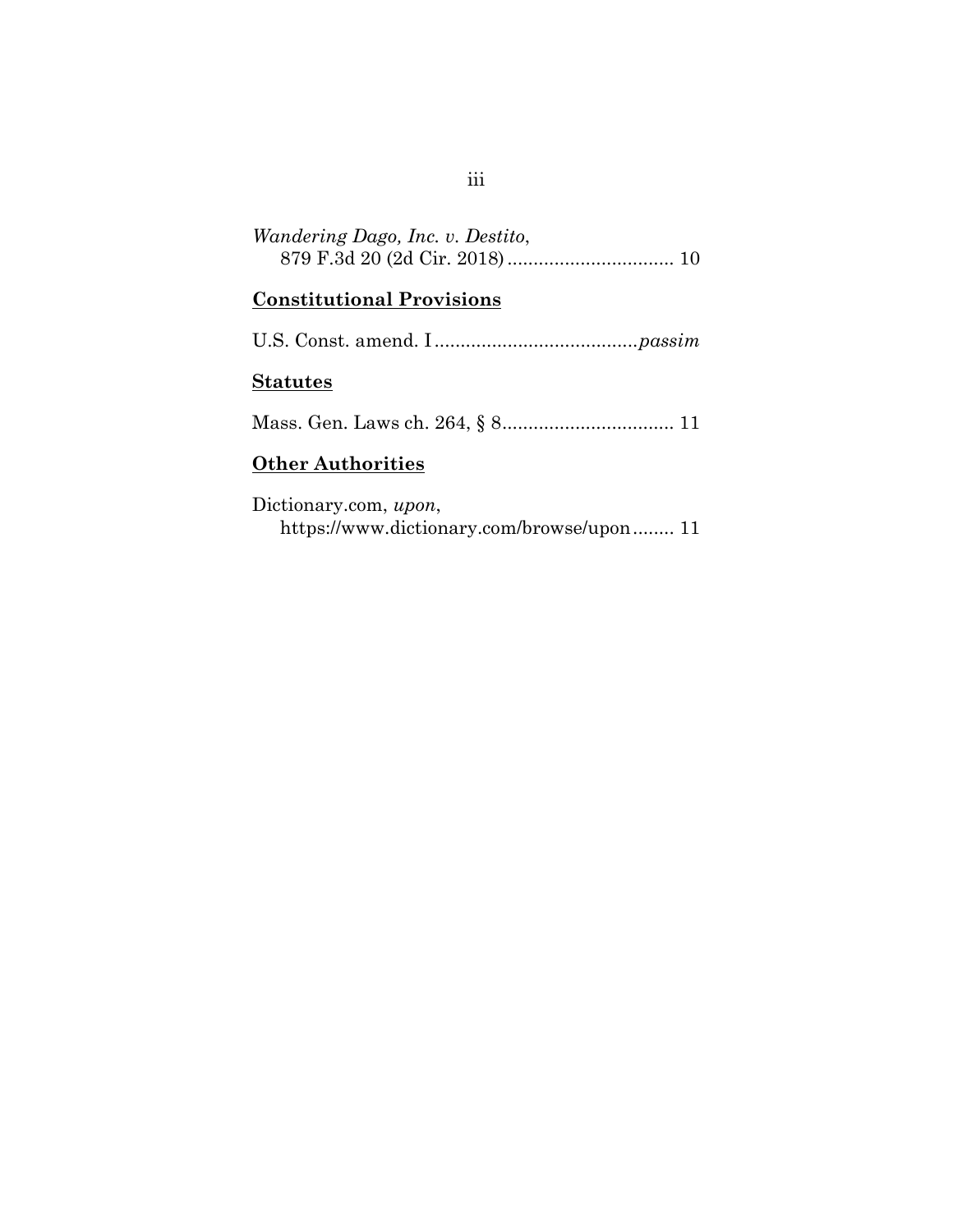#### **ARGUMENT**

 If allowed to stand, the First Circuit's novel "*Summum/Walker* Test" (Pet. 22–34) would replace the designated public forum category under this Court's forum analysis with a near presumption of government speech, allowing for unchecked viewpoint discrimination. The First Circuit's rigid and formulaic test allowed it to disregard the City's explicit policy and undisputed practice intentionally designating the City Hall Flag Poles a public forum for flag raising events, and to wrongly accept the City's argument that the Establishment Clause justified its censorship. The First Circuit failed to duly consider that (1) the City's application form designates the Flag Poles as one of "Boston's public forums" open to "all applicants" for private speech; (2) the City never censored a flag in the twelve years prior to Camp Constitution's application; (3) the City approved 39 flags (averaging over three per month) in the year prior to Camp Constitution's application; and (4) the approved flags of the foreign countries could not be government speech because under Massachusetts law it is illegal to raise a foreign nation's flag upon City Hall. (Pet. 22–23.)

 The City's Brief in Opposition does not reconcile the conflict between the First Circuit's test and the First Amendment precedents of this Court and nearly every other Circuit. Rather, the City tries and fails—to maintain the First Circuit's diversion from the legal consequence of the City's intentional forum designation.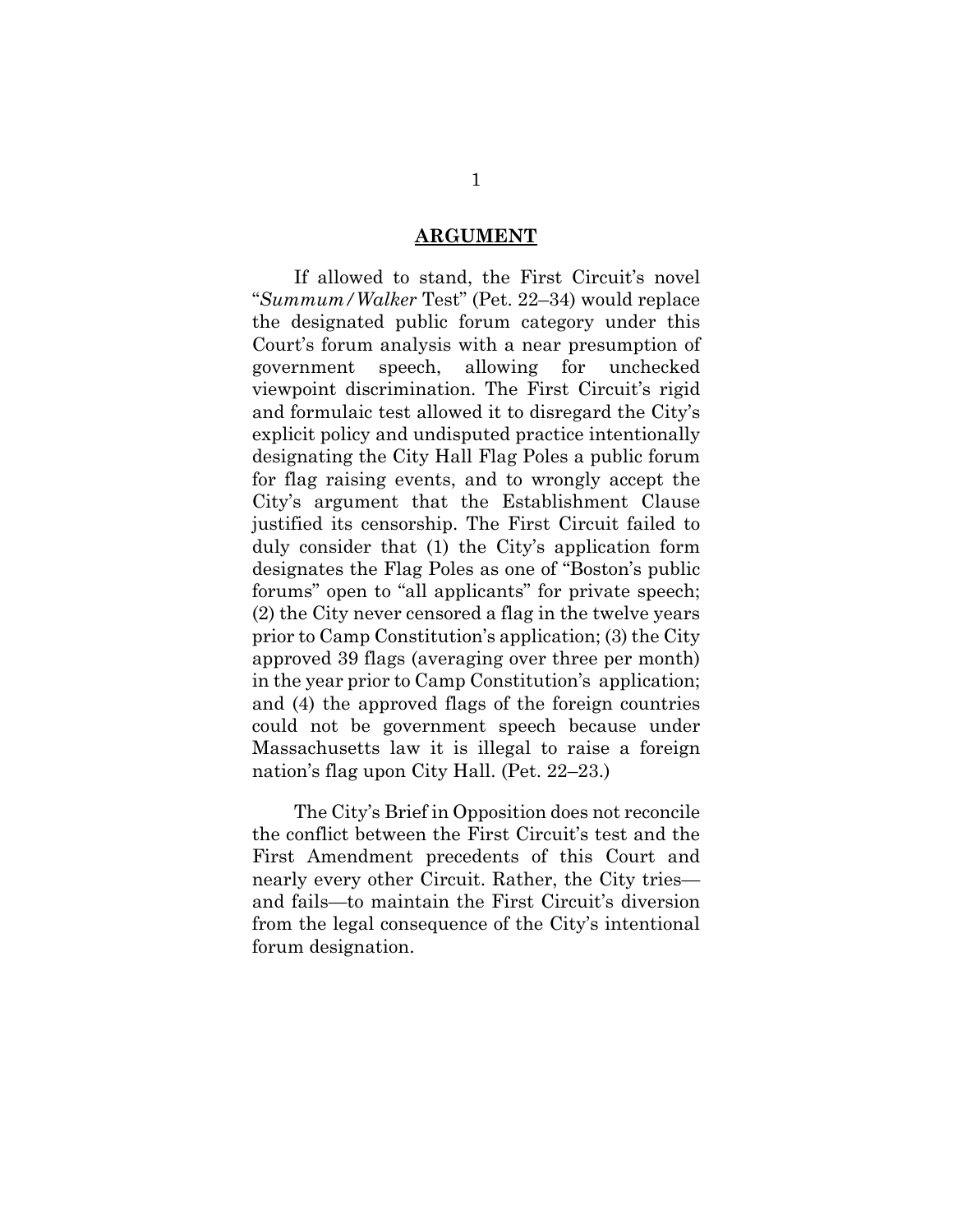#### **284 Private Flag Raisings With No**  A. **Denials Proves They Are Compatible With the City's Use of Its Flag Poles.**

#### **The temporary flag raisings do**  1. **not implicate the permanence essential to** *Summum***'s government speech finding.**

 The City's express policies and documented practices establish that it intentionally designated the City Hall Flag Poles as a public forum for flag raising events. (Pet. 26–28.) The City expressly includes the City Hall Flag Poles in its official documents identifying "Boston's public forums" open to "all applicants." (Pet. 4–8; App. 132a–140a.) Nevertheless, despite 284 approvals with no denials (including 39 approvals averaging more than three per month the year before Camp Constitution was denied), the City contends it could not have intended to create a designated public forum for flag raisings on the Flag Poles because such flag raisings (which occurred for twelve years) would be somehow incompatible with the City's own use of the Flag Poles. (Br. Opp'n 21–25.)

 The undisputed record facts, however, show that the temporary nature of the flag raisings (e.g., Camp Constitution requested an hour (App. 131a)) ensures the Flag Poles are continually open for the City's own speech (e.g., the usual City of Boston Flag (App. 141A–142a)), as well as the speech of a large number of other private organizations allowed to raise their flags pursuant to the City's "public forums" for "all applicants" policy, serving the City's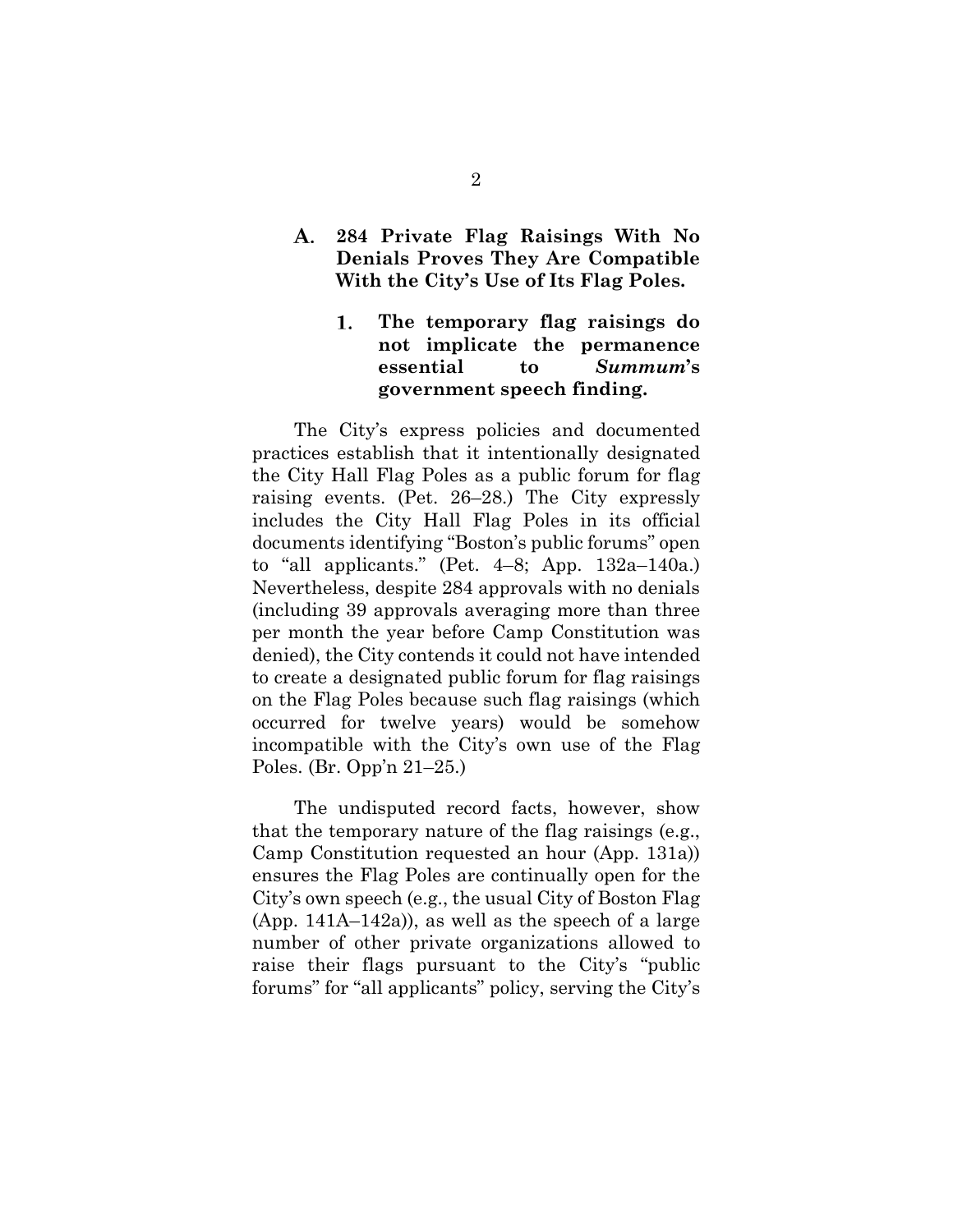express purposes of "foster[ing] diversity and build[ing] and strengthen[ing] connections among Boston's many communities." (App. 141a–143a.)

 In *Pleasant Grove City v. Summum*, the Supreme Court distinguished such accommodation of temporary private speech from permanent monuments constituting government speech:

The forum doctrine has been applied in situations in which government-owned property or a government program was *capable of accommodating a large number of public speakers without defeating the essential function of the land or the program*. For example, a park can accommodate many speakers and, over time, many parades and demonstrations. . . . A public university's buildings may offer meeting space for hundreds of student groups. A school system's internal mail facilities can support the transmission of many messages to and from teachers and school administrators.

By contrast, public parks can accommodate only a limited number of *permanent* monuments.

555 U.S. 460, 478 (2009) (emphasis added) (citations omitted).

 The undisputed record facts show where flag raisings on Boston's City Hall Flag Poles fit within the above illustrations: the Flag Poles are "capable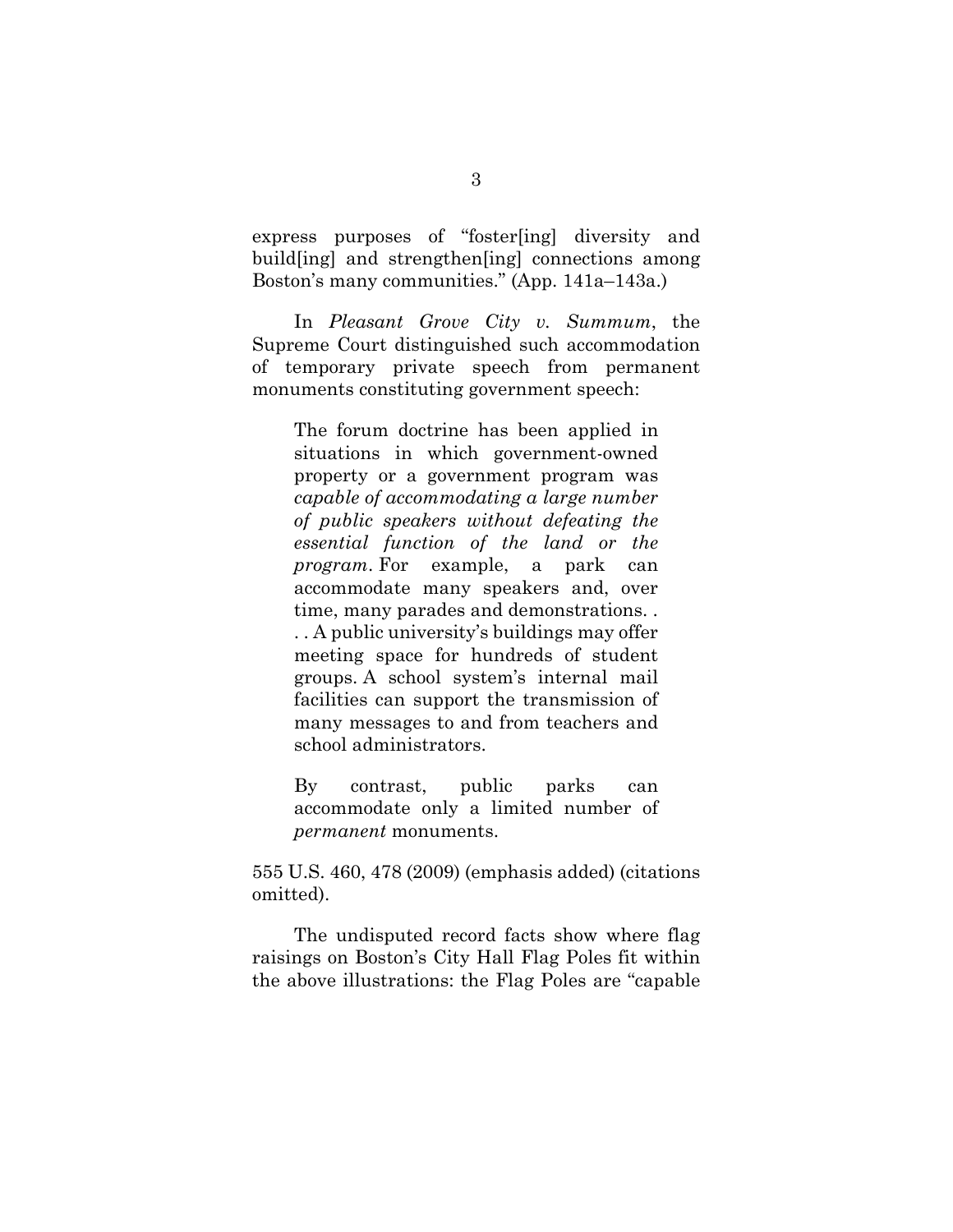of accommodating a large number of public speakers without defeating the essential function of the [Flag Poles]," *id.*, because they have done so frequently and continually, for "all applicants" over twelve years. (App. 132a–142a, 149a–150a.) Thus, the Flag Poles "over the years, can provide a [forum] for a very large number of [flags] . . . for all who want to speak . . . ." 555 U.S. at 479. *Summum*'s government speech analysis could only apply to Camp Constitution if Camp Constitution had requested to permanently occupy the third Flag Pole or place its own flagpole in the ground. *Cf. United Veterans Memorial & Patriotic Ass'n of the City of Rochelle v. City of New Rochelle*, 72 F. Supp. 3d 468, 475 (S.D.N.Y. 2014) ("United Veterans' flags are displayed for long periods of time (until they become tattered) and then promptly replaced [such that] their presence at the Armory is nearly as constant as that of the park monuments in *Summum*."), *aff'd*, 615 F. App'x 693 (2d Cir. 2015).

 To save its incompatibility point, the City relies heavily on governments' historical use of flags to communicate their own messages. (Br. Opp'n 9–10.) But this is irrelevant to a determination of whether *Boston* has intentionally opened a designated public forum on its Flag Poles to supplement their traditional use. The proper inquiry is whether the City has a policy and practice designating a forum on *its* Flag Poles, not whether *other governments* have designated flag poles as forums. *See, e.g.*, *Cornelius v. NAACP Legal Def. & Educ. Fund, Inc.*, 473 U.S. 788, 802–03 (1985). The City's policy and practice show Boston intentionally opened a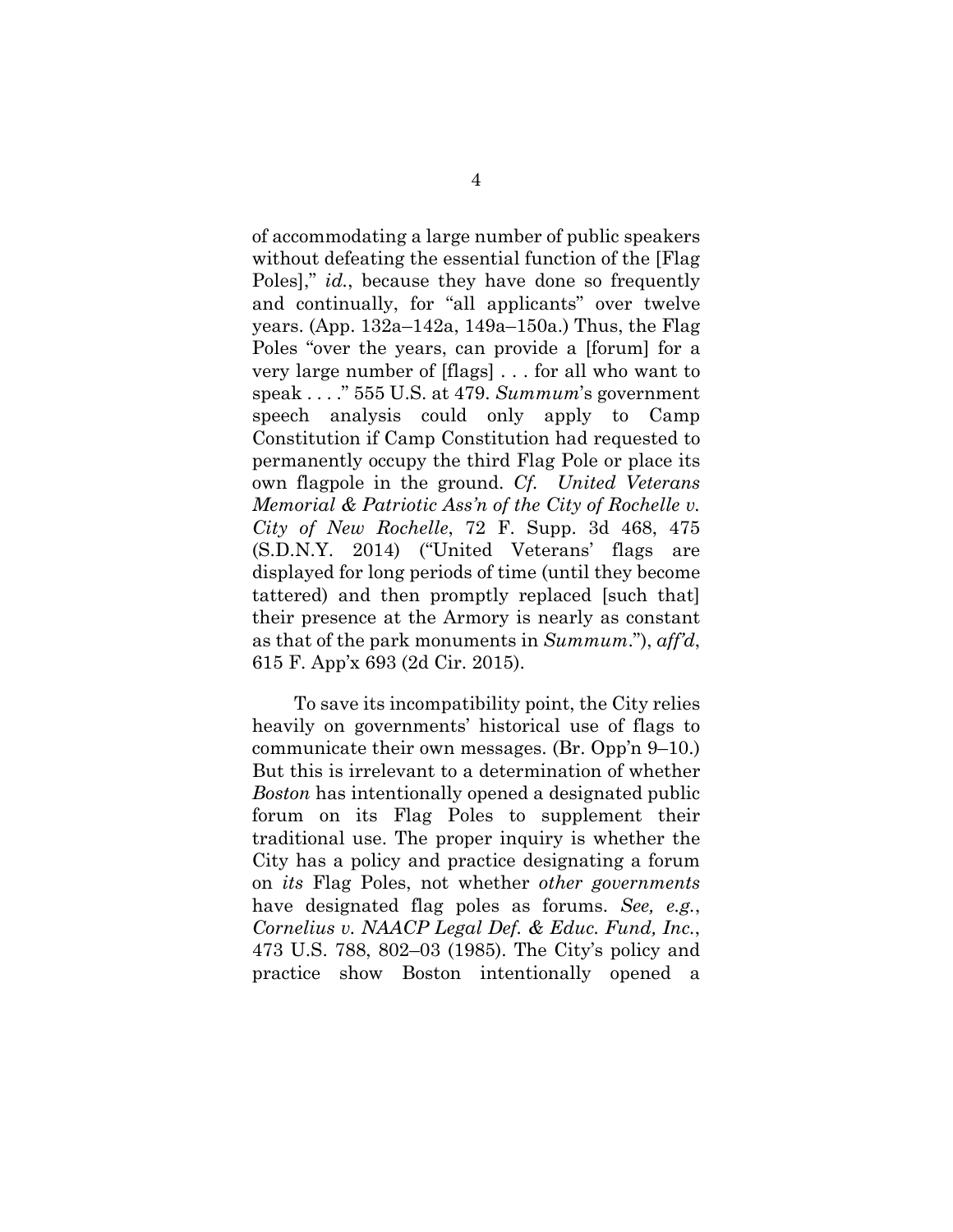designated public forum for flag raisings on the City Hall Flag Poles.

 The City also tries to argue its Flag Poles are incompatible with a designated public forum, despite its express policies and 284 flag raising approvals with no denials over twelve years, by positing that the Flag Poles are used for private flag raisings only "15% of the time." (Br. Opp'n 14–15.) But the City's math proves both too little and too much.

 The argument proves too little because a designated public forum is measured by intent, not a speech quota. No precedent holds a public forum is less a public forum because it is not being used to capacity. And even if the rate of usage was relevant, the City's 15% estimate is meaningless without meaningful comparators from other public forums. To be sure, Boston's expansive, open-air City Hall Plaza is no less a public forum because it is empty most of the time. (App. 167a ("'During the majority of the days of the year, it's kind of empty . . . or kind of underutilized and formless . . . .'").) By contrast, the City Hall Flag Poles are used for private expression almost weekly. (App. 142a–143a.)

 The City's 15% usage argument also proves too much because the City's documented "public forums" for "all applicants" policy, and resulting 100% approval rate for twelve years, proves the Flag Poles can accommodate all the private speech that is requested, with room for more. There is no evidence that maintaining a no-denial designated public forum for flag raisings on its Flag Poles has ever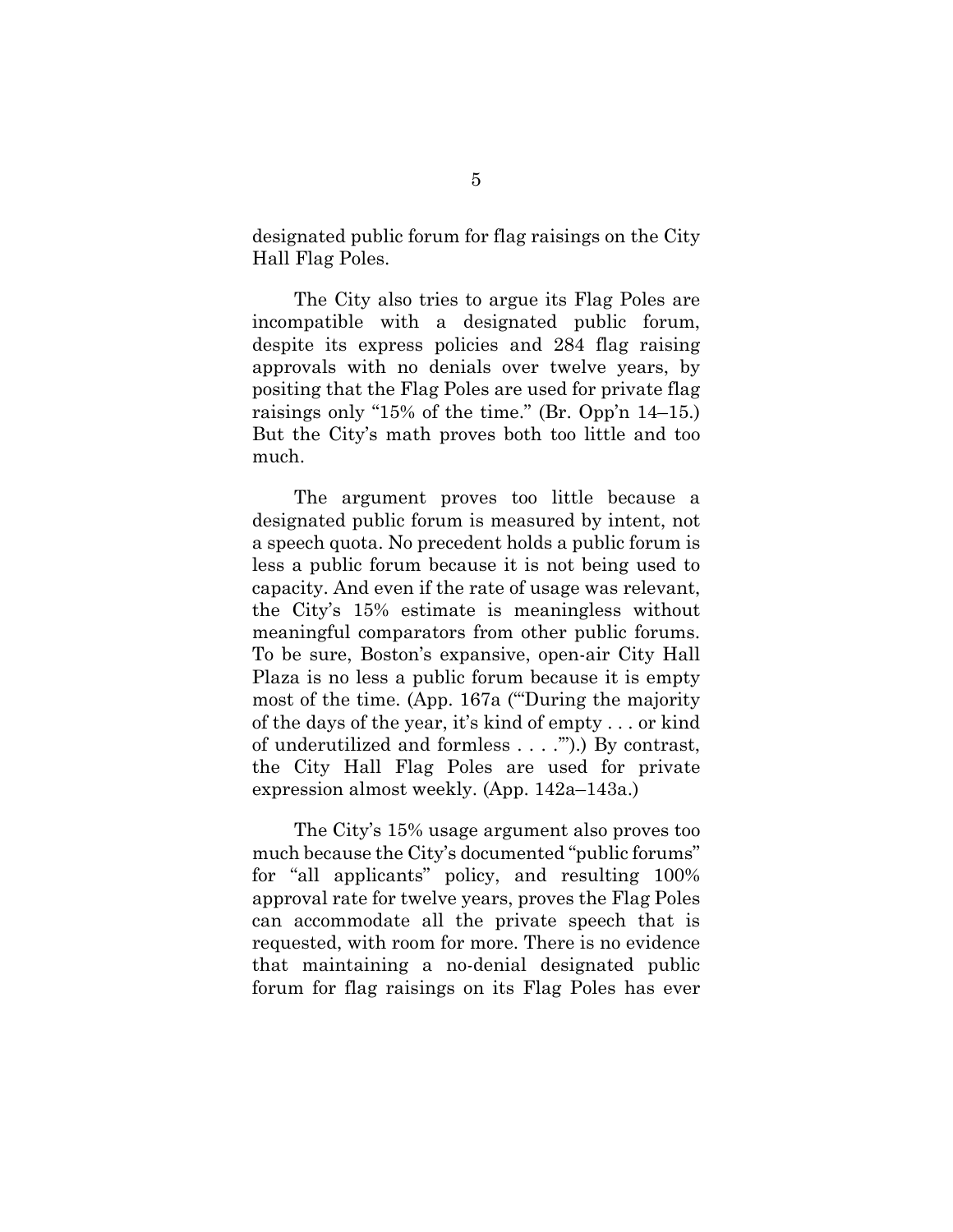disrupted Boston's own use of its Flag Poles for its own speech (i.e., actual government speech) at all times in between the approved flag raisings—which according to the City is the vast majority of the time. Thus, the City can fly the City of Boston flag, or the Boston Bruins flag, or any other flag—whenever it wants. This reality further differentiates Boston's Flag Poles from the public park in *Summum* that was space-constrained for purposes of permanent monuments.

#### 2. **The City's Record of Approving All Flag Raisings Confirms It Intended to Designate a Public Forum** *on* **the Flag Poles.**

 To avoid the legal consequence of having designated its Flag Poles as one of "Boston's public forums" for "all applicants," the City strains to carve out a "selective," "separate and distinct flag-raising program" based on a feigned difference between "the *location at the* City Hall Flag Poles," and the Flag Poles *as flag poles***.** (Br. Opp'n 15, 19–20.) This contrived distinction, however, is invalid as a matter of undisputed fact and untenable as a matter of law.

 The undisputed record shows the distinction between "the location at" the City Hall Flag Poles and the Flag Poles themselves, *qua* flag poles, is invalid as a matter of fact. The Flag Poles are located at City Hall Plaza, and the City's written policies and application forms designate City Hall Plaza and the City Hall Flag Poles as two distinct "public forums." (App. 132a–137a, 141a.) It would have been superfluous to name the Flag Poles as one of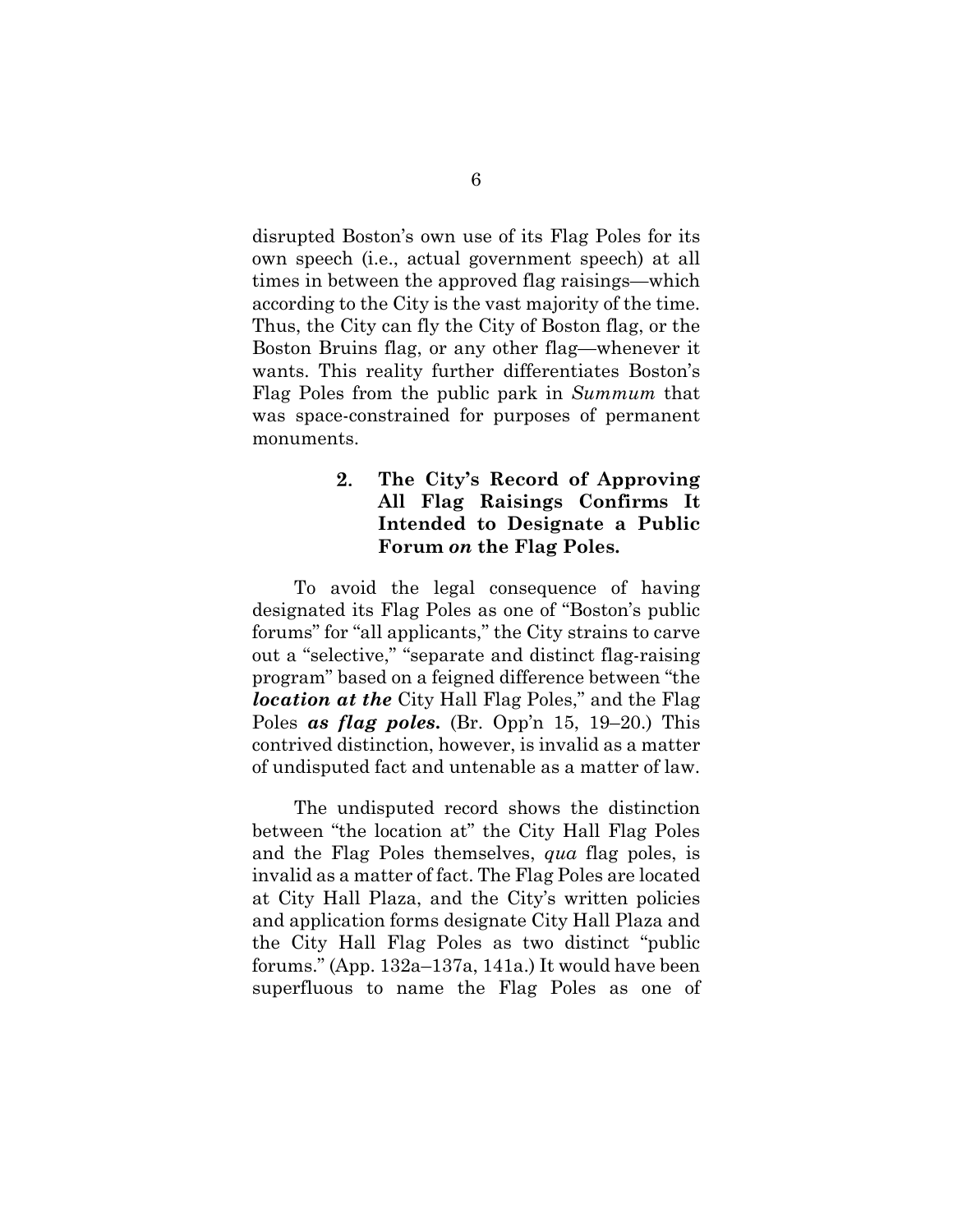"Boston's public forums" if the intent was merely to identify some patch of the Plaza grounds *at* the Flag Poles, because those grounds were already covered by the designation of City Hall Plaza.

 Furthermore, the 284 flag raisings approved before Camp Constitution's request (App. 142a– 143a)—*on and at* the City Hall Flag Poles—were initiated by applications received and processed by the City according to the same procedures as all other events at "Boston's public forums," and pursuant to the same open invitation to "all applicants." (App. 140a ("The City processes all applications for public events on City properties, including flag raisings, in the same way.").) Thus, the City's argument that it operates a "separate and distinct flag-raising program," which is not subject to the City's invitation to its "public forums" for "all applicants," is directly contradicted by the City's policies, procedures, and record.

 The City's position that the Flag Poles are a public forum for a private organization's flag raising event (*at* the Flag Poles), but not for the private organization's flag itself (*on* the Flag Poles)—even though the private organization owns the flag, provides the flag, flies the flag only during its event, and retains ownership of the flag after the event—is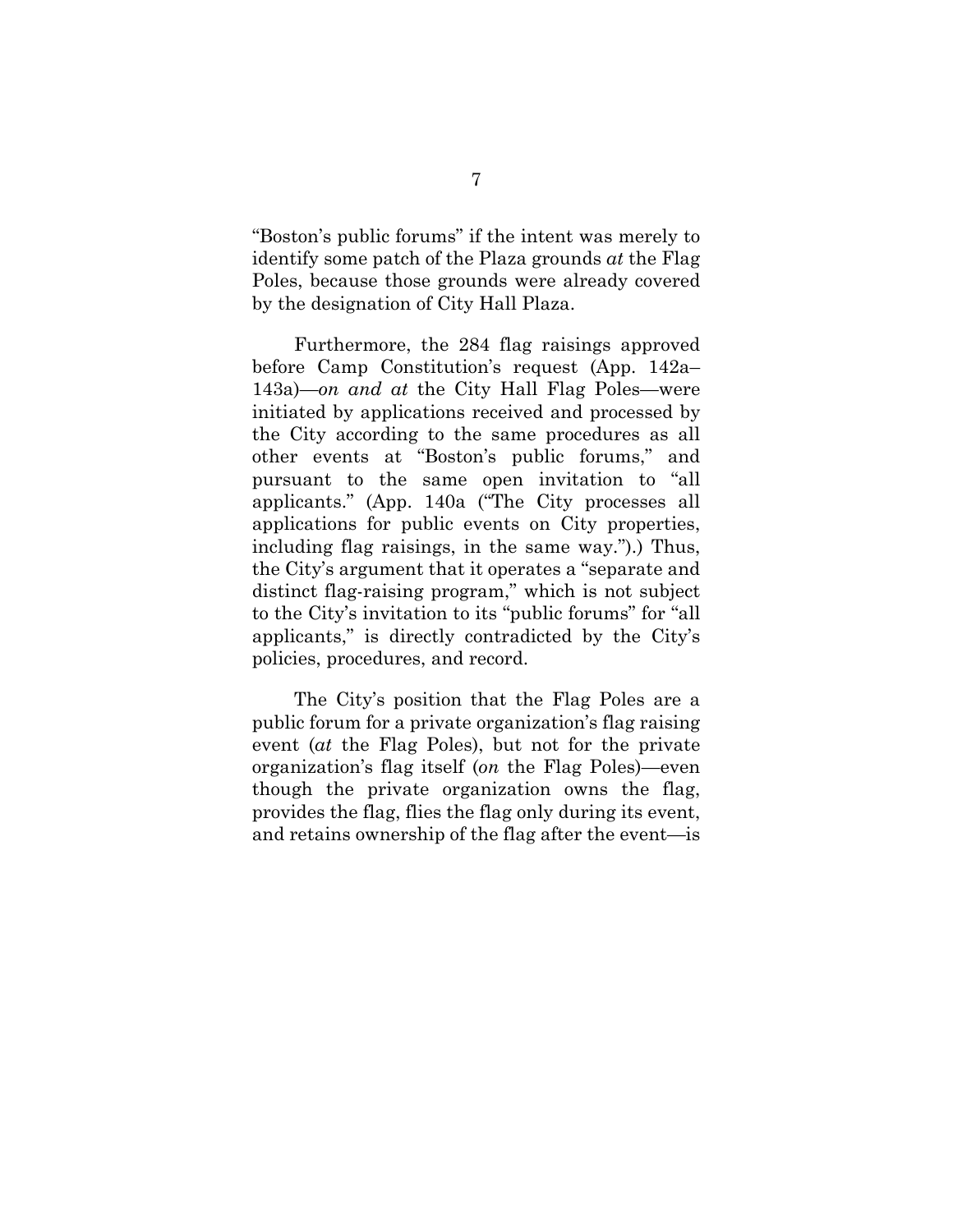legally untenable.1 It cannot be true that the private organization's flag is government speech while every other aspect of the flag raising event under the flag is private speech. The Court should reject the City's false, litigation-born distinction. *See McCreary Cnty. v. ACLU of Ky.*, 545 U.S. 844, 871–72 (2005).

#### **The City's Minimal Application to**  В. **Access the Flag Poles Forum Does Not Turn the Private Speech Into Government Speech.**

 The City claims its control and final approval authority over private flag raisings transforms the private organizations' flags into government speech. (Br. Opp'n 12–15.) But the "exercise" of "direct" and "effective" government control essential to the Supreme Court's government speech finding in *Walker v. Texas Div., Sons of Confederate Veterans, Inc.*, 576 U.S. 200 (2015), does not exist in Boston where 284 flag raisings were approved with no review of the flags whatsoever.

 In *Walker*, the relevant government control over the disputed specialty license plate messages was the state's "*direct control* over the messages conveyed," where the state "*actively exercised* this authority" and "*rejected* at least *a dozen* proposed

<sup>&</sup>lt;sup>1</sup> The City deems significant the fact that groups raising flags must obtain a hand crank from the City (Br. Opp'n 21), but providing the hand crank is no different, constitutionally, from providing a City building key to a private group for a meeting—neither act communicates endorsement of the private group's message.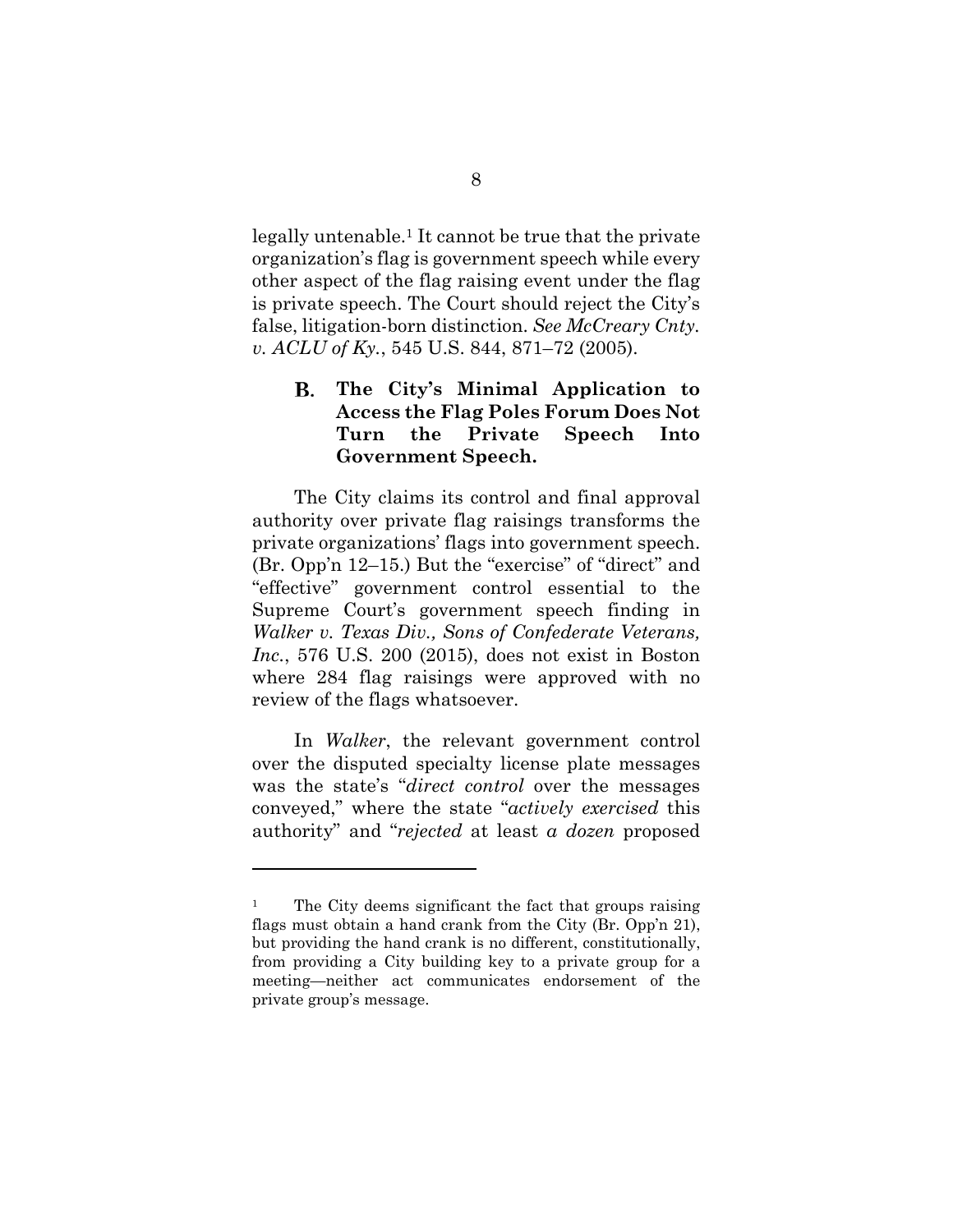designs." 576 U.S. at 213 (emphasis added). Thus, the Court concluded, "Texas has *effectively controlled* the messages conveyed by *exercising* final approval authority over their selection." *Id.* (emphasis added) (cleaned up). In this case, however, Boston does not actively exercise its authority to reject or even look at proposed flags, and there is no record of any denial prior to Camp Constitution's. (App. 132a–143a, 149a–150a.) To be sure, the City *says* it must review and approve flag raising requests (App. 149a), but the City's bare "statement of intent [is] contradicted by consistent actual policy and practice" of never so much as looking at a flag before approving it. *Ridley v. Massachusetts Bay Transp. Auth.*, 390 F.3d 65, 77 (1st Cir. 2004). Thus, the City's claim of "control" over flag raising messages is another litigation contrivance (*see supra* Part A.2), contradicted in full by the undisputed evidence of the City's actual practice.2

 Just as this Court has held that the mere involvement of private parties in selecting a

<sup>2</sup> The City has denied one flag raising request since denying Camp Constitution's. (App. 160a.) The only reason given was "the City's sole and complete discretion." (*Id.*) With no other evidence, this lone, *post hoc* denial does not alter the decisiveness of the City's uninterrupted streak of 284 approvals with no denials in the designated public forum analysis. Just as "[o]ne or more instances of erratic enforcement of a policy does not itself defeat the government's intent not to create a public forum," *Ridley*, 390 F.3d at 78, a lone, aberrational departure from the City's otherwise perfect record of approving every request does not defeat the City's intent to create a public forum.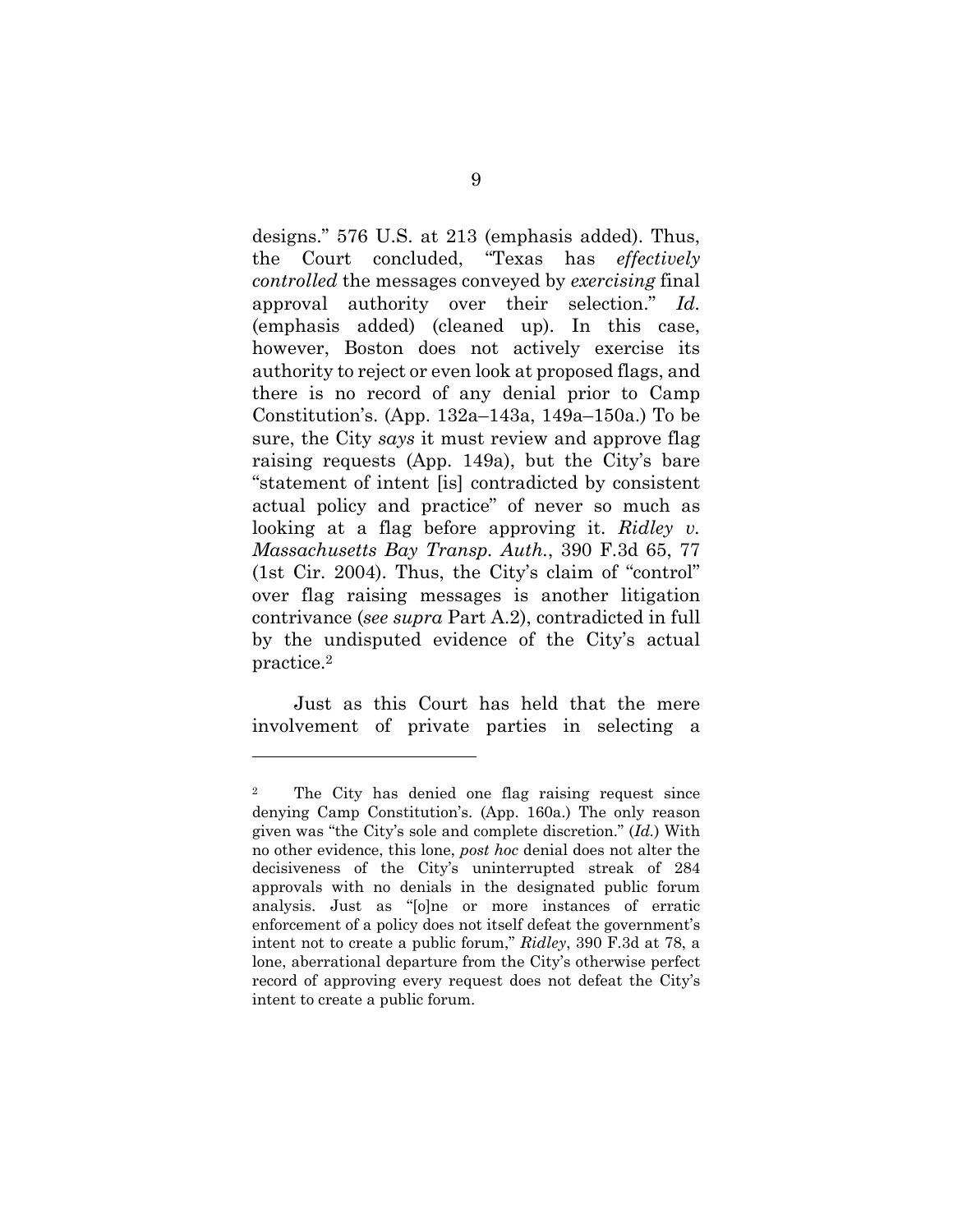government message does not, in and of itself, make the message private expression, *see Walker*, 576 U.S. at 210, 217, the mere involvement of the government in providing a forum likewise does not constitute sufficient control to make the message government speech. *See Matal v. Tam*, 137 S. Ct. 1744, 1758 (2017); *Wandering Dago, Inc. v. Destito*, 879 F.3d 20, 34–35 (2d Cir. 2018) ("[S]peech that is otherwise private does not become speech of the government merely because the government provides a forum for the speech or in some ways allows or facilitates it."). Accepting the City's rationale would vastly expand and sanction dangerous aspects of the governmentspeech doctrine: "[W]hile the government-speech doctrine is important—indeed, essential—it is a doctrine that is susceptible to dangerous misuse. *If private speech could be passed off as government speech by simply affixing a government seal of approval, government could silence or muffle the expression of disfavored viewpoints*." *Matal*, 137 S. Ct. at 1758 (emphasis added).3 Thus, the government cannot, merely by reserving to itself "approval" rights, convert to government speech the private speech it openly solicits and automatically allows in its designated forums.

 Finally, the City proves by its arguments that the flags of foreign countries repeatedly raised on the Flag Poles by civic affinity groups cannot

The City protests that *Matal* is trademark case. (Br. Opp'n 16–17.) But the quoted admonition from the Supreme Court's opinion *precedes* and transcends the Court's application of the doctrine to trademarks. *See Matal*, 137 S. Ct. at 1758.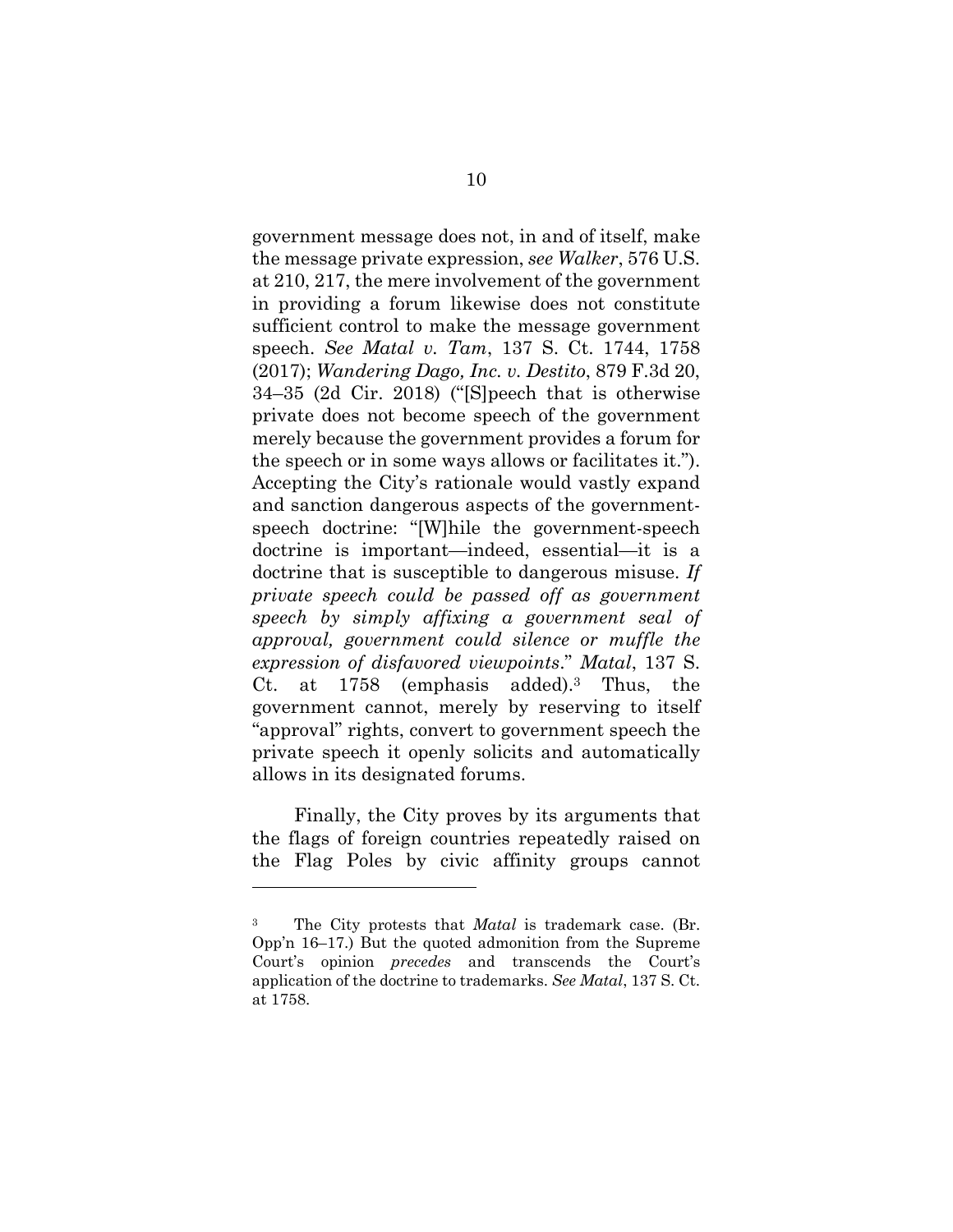reasonably be viewed as government speech. The City argues flags have a "traditional use . . . as a means for government to . . . identify *itself* to the public." (Br. Opp'n 9 (emphasis added).) But Boston does not identify *itself* when it allows civic affinity groups to raise their foreign nations' flags—the groups are identifying *the groups*, not Boston. No observer would conclude Boston is identifying itself as Turkey for the hour of the Turkish flag raising event.

 Moreover, it would be a crime for any Boston official to "display[] the flag . . . of a foreign country upon the outside of a . . . city . . . building," Mass. Gen. Laws ch. 264, § 8. The City claims this law cannot cover flags flown on the City Hall Flag Poles because they are "separate and apart from the City Hall building." (Br. Opp'n 15–16.) But the law prohibits other nations' flags "upon the outside" of a city building, and the common definition of "upon" includes "in . . . approximate contact with." Dictionary.com, *upon*, https://www.dictionary.com/ browse/upon (last visited Sept. 16, 2021). So by the City's own description of the Flag Poles elsewhere in its brief—"prominently located in front of the entrance to City Hall, which is the seat of the city government" (Br. Opp'n 1)—flags on the Flag Poles are "upon the outside" of City Hall. Thus, the Flag Poles are either so closely associated with City Hall that flying foreign nations' flags on them violates the statute, in which case it is unreasonable to conclude the flags are Boston's government speech, or the Flag Poles are sufficiently "separate and apart from the City Hall building" that the other nations' flags do not compel the conclusion that Boston is speaking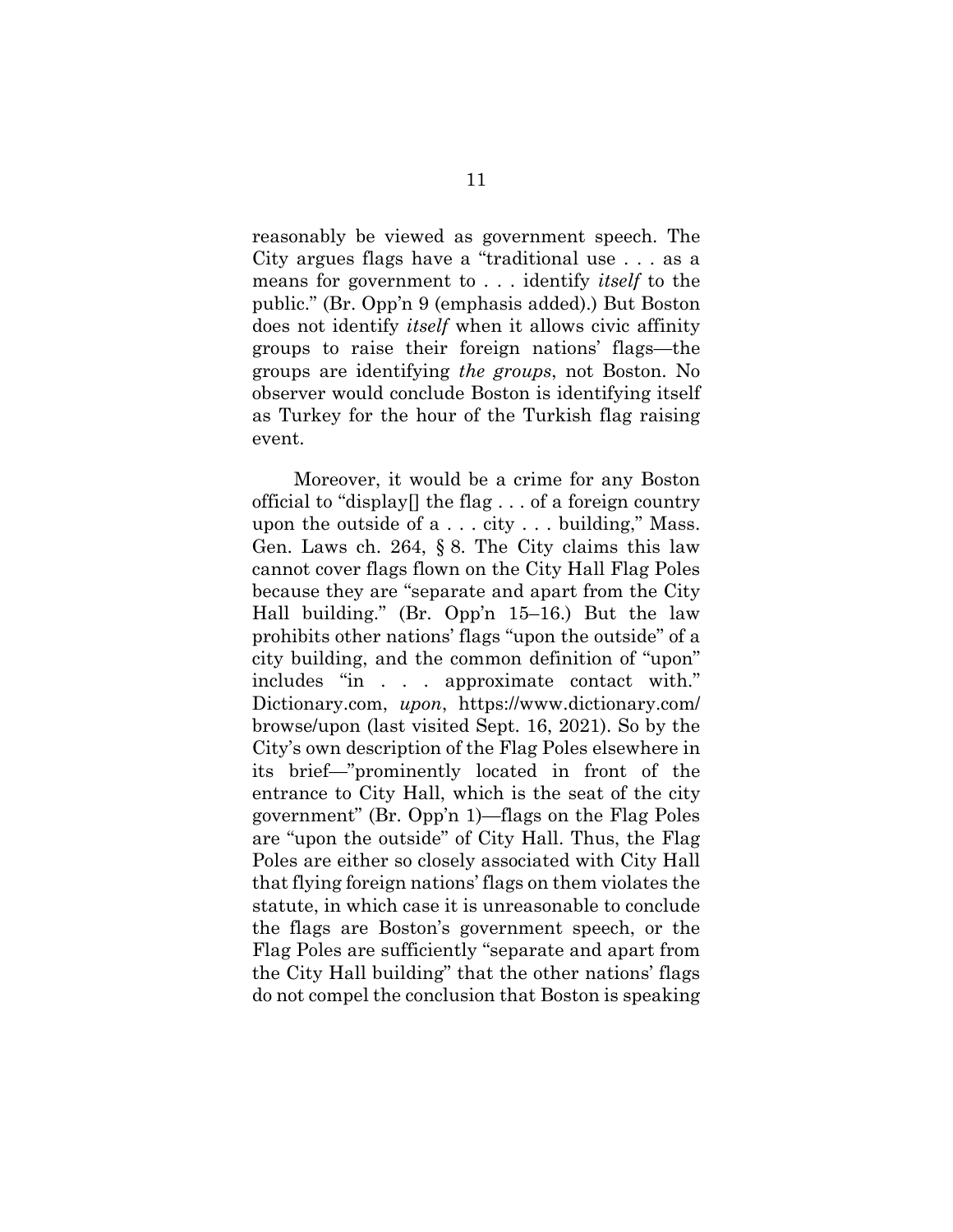through them. Boston's government speech argument fails either way.

### **Even if the Flag Poles Are a Nonpublic or Limited Public Forum, the City Unconstitutionally Discriminated Against the Religious Viewpoint of Private Speech.**

 Even in a nonpublic or limited public forum, regulations of speech must still be viewpoint neutral and reasonable given the forum's purposes. *See Lamb's Chapel v. Ctr. Moriches Union Free Sch. Dist.*, 508 U.S. 384, 392 (1993). The City's exclusion of Camp Constitution's speech is neither.

 First, the City skipped over the content of Camp Constitution's flag and rejected it based on its Christian viewpoint (i.e., it was called "Christian"). (Pet. 34–36; App. 155a–156a.) This ends the inquiry. *See Lamb's Chapel*, 508 U.S. at 393 n.6; *Good News Club v. Milford Cent. Sch.*, 533 U.S. 98, 107 (2001) ("Because the restriction is viewpoint discriminatory, we need not decide whether it is unreasonable in light of the purposes served by the forum.").

 Second, even if it was somehow not viewpoint discriminatory to reject a civic organization's flag for being "Christian," the exclusion was unreasonable given the express purposes of the flag raising forum: to "*commemorate flags from many countries and communities at Boston City Hall Plaza during the year*," to create an environment in the City where **everyone feels included, and is treated with**